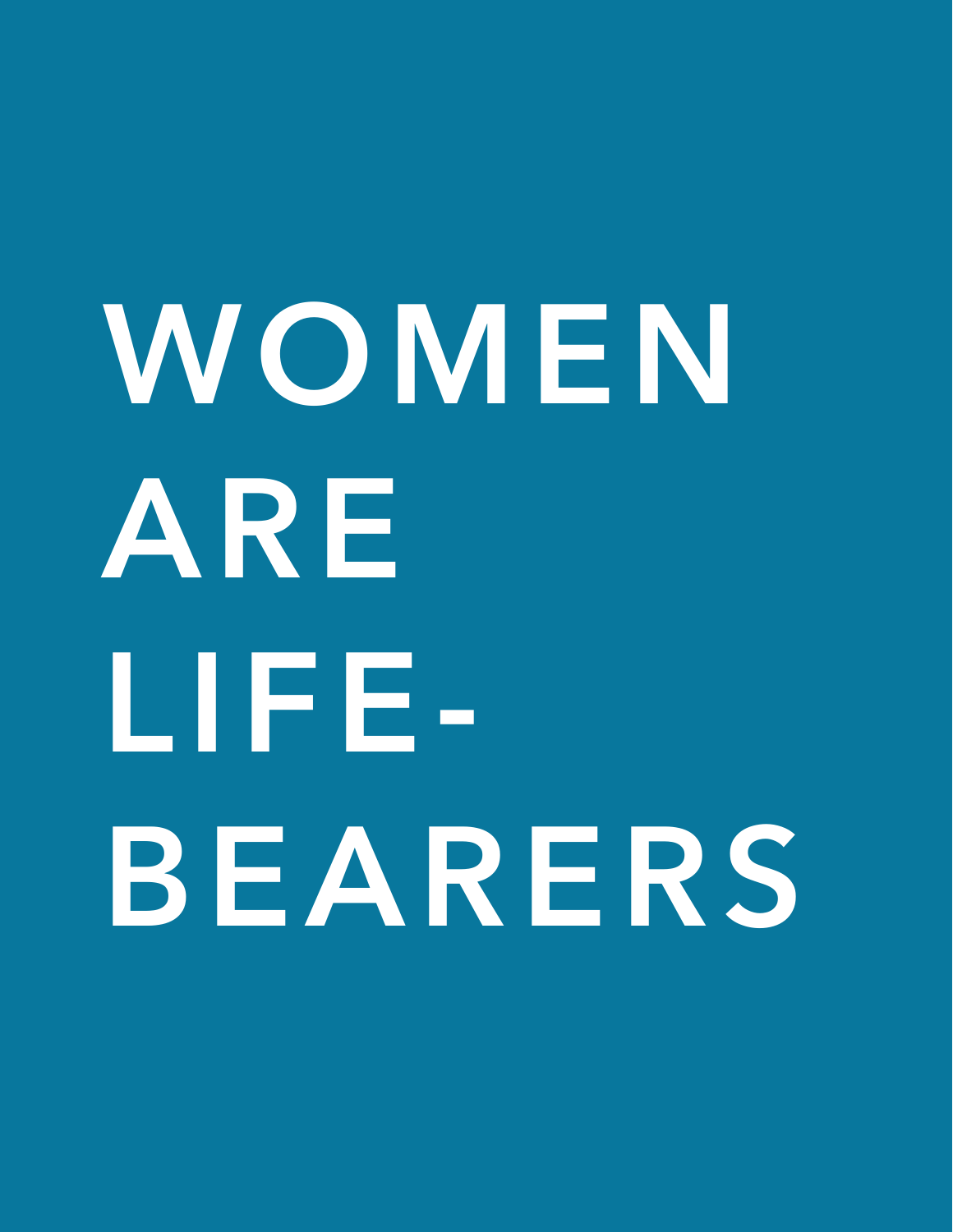**TO THE DEGREE A WOMAN IDENTIFIES HERSELF AS A LIFE-BEARER, IS THE DEGREE THAT SHE WILL FUNCTION IN SIGNIFICANCE.** IDENTITY THEFT IS A VERY PAINFUL PROCESS TO HAVE TO GO THROUGH AND REPAIR. IDENTI-TY HAS EVERYTHING TO DO WITH THE UNIQUENESS AND DISTINCTIVENESS OF A PERSON. IT IS LINKED TO CHAR-ACTER AND PERSONALITY. TO HAVE EVERYTHING THAT IS UNIQUE, DISTINCT AND DEEPLY PERSONAL STOLEN FROM YOU IS PART OF IDENTITY THEFT.

Deborah is in the middle of a nation that had lost its identity and had exchanged it for a nation without a moral compass. Sin had proposed to Israel and in its proposal was the denial of the nation's identity in God. Israel accepted and in came all that is part of losing your identity.

Nations, like individuals, can lose their identity.

Israel had lost the northern part of the nation to such a level that people no longer even walked on the roads out of fear they would be killed or taken captive by Sisera. *Losing your identity always involves losing your freedom.* Freedom in the form of sin that has no boundaries will inevitably bring you into the greatest human bondage.

This is where the choice of Deborah's identity as mother introduces this statement:

# **"AS A WOMAN, I AWAKENED MYSELF TO BRING LIFE TO THE NATION."**

# **"AS A WOMAN, I AWAKENED MYSELF TO ADOPT THE PAIN OF OTHERS AS MY OWN."**

It is fairly obvious that women bring life through bearing children.The joy of bringing life into the world is one of the most powerful aspects of the identity of women as life bearers. Children are the life of a nation. *The very future of a nation is in its children and the life that is passed down through the strength of its mothers will determine the prosperity of that nation continuing to each generation.* What has been passed down generation to generation is currently what our society is composed of. Deborah saw that what was being passed down was causing the very light and life of the nation to spiral. Under that tree she saw case after case, day after day, life being choked out of Israel. Identity theft was occurring at an alarming rate.

Catalyzing life is an identity marker of every woman.

What if every situation you walked into, you took it upon yourself to bring life into it?